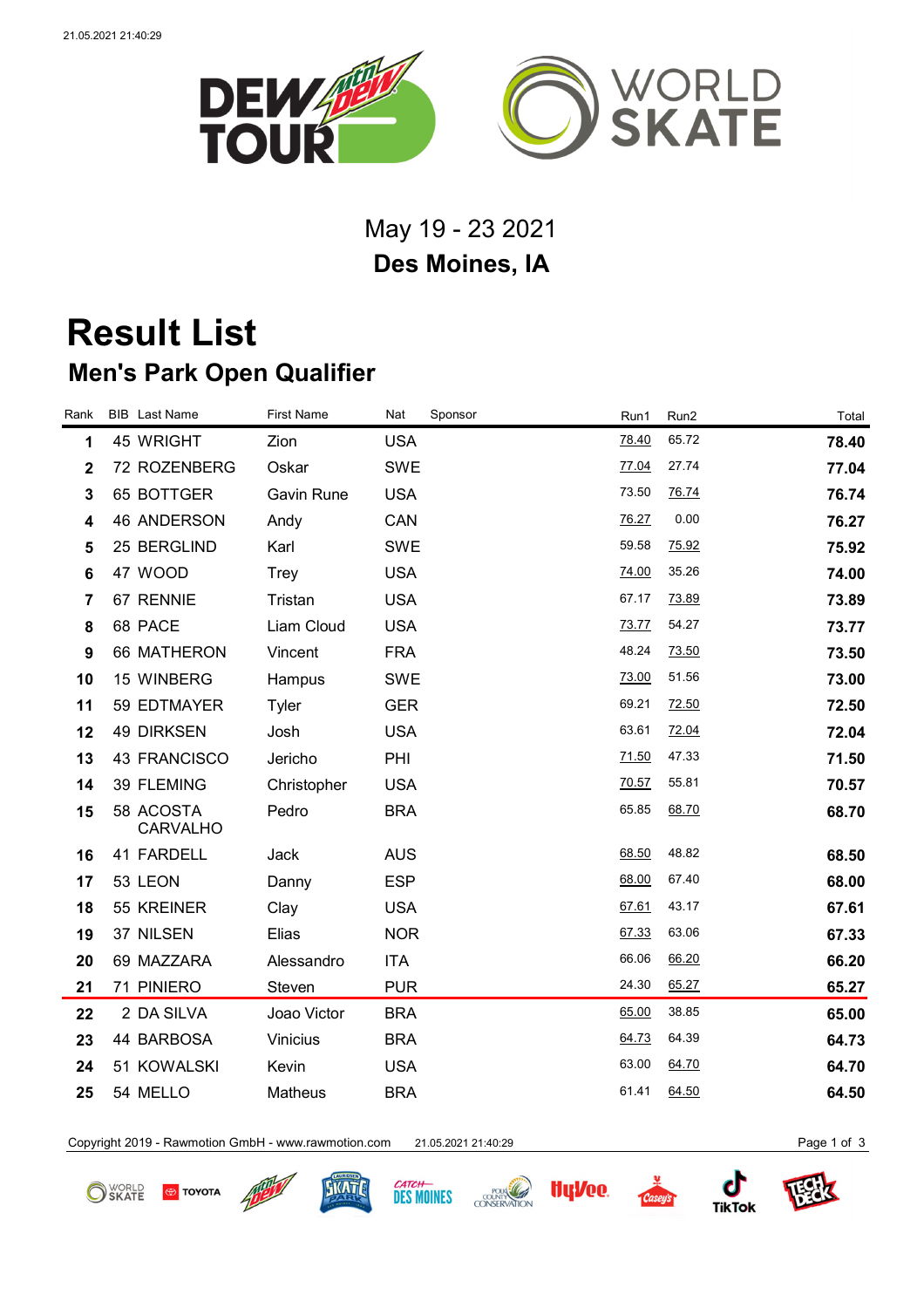| Rank | <b>BIB</b> Last Name     | <b>First Name</b> | Nat        | Sponsor | Run1  | Run2         | Total |
|------|--------------------------|-------------------|------------|---------|-------|--------------|-------|
| 26   | 60 HIRANO                | Ayumu             | <b>JPN</b> |         | 25.49 | 64.08        | 64.08 |
| 27   | 23 MARCELO               | Jimenez           | <b>CHI</b> |         | 63.75 | 40.75        | 63.75 |
| 28   | 36 HALLFORD              | Alex              | <b>GBR</b> |         | 62.79 | 50.92        | 62.79 |
| 29   | 24 COCILOVA              | Omar              | <b>ARG</b> |         | 60.00 | 45.46        | 60.00 |
| 30   | 42 NAGAHARA              | Yuro              | <b>JPN</b> |         | 59.39 | 38.48        | 59.39 |
| 31   | 40 CORTEZ                | William Kc        | <b>MEX</b> |         | 50.84 | 59.08        | 59.08 |
| 32   | 14 ALBREKTSSON           | Noah              | <b>SWE</b> |         | 56.46 | 58.00        | 58.00 |
| 33   | 31 JANSSEN               | Lennard           | <b>GER</b> |         | 28.30 | 57.49        | 57.49 |
| 34   | 38 CLARKE                | James             | CAN        |         | 56.02 | 24.38        | 56.02 |
| 35   | 52 GLIFBERG              | Rune              | <b>DEN</b> |         | 54.90 | 8.39         | 54.90 |
| 36   | 64 MATEU                 | Jaime             | <b>ESP</b> |         | 52.79 | 52.58        | 52.79 |
| 37   | <b>16 MARTINENGHI</b>    | Indro             | ITA        |         | 52.00 | 47.57        | 52.00 |
| 38   | 50 HOPKINS               | Adam              | CAN        |         | 47.62 | 36.49        | 47.62 |
| 39   | 5 ARISRIZABAL            | Jose Daniel       | COL        |         | 46.25 | 43.55        | 46.25 |
| 40   | 26 UPAPONG               | Brian Van         | <b>THA</b> |         | 26.00 | 44.46        | 44.46 |
| 41   | 10 BEHAR                 | Yam               | <b>ISR</b> |         | 33.92 | 42.58        | 42.58 |
| 42   | 4 PIEDRAHITA VEGAamian   |                   | COL        |         | 42.17 | 33.52        | 42.17 |
| 43   | 17 INGRILLI              | Jesse             | CAN        |         | 40.94 | 42.05        | 42.05 |
| 44   | 3 NICHOLLS               | Caleb             | CAN        |         | 37.75 | 41.81        | 41.81 |
| 45   | 32 CUERVO                | Daniel            | <b>DOM</b> |         | 41.57 | 30.86        | 41.57 |
| 46   | 28 AKIO                  | Augusto           | <b>BRA</b> |         | 37.20 | 40.09        | 40.09 |
| 47   | 70 PERES                 | Murilo            | <b>BRA</b> |         | 11.87 | 38.01        | 38.01 |
| 48   | 35 CARLSEN               | Dannie            | <b>DEN</b> |         | 36.23 | 37.00        | 37.00 |
| 49   | 56 SASAOKA               | Kensuke           | <b>JPN</b> |         | 18.48 | 34.78        | 34.78 |
| 50   | 62 FAGUNDES GALLEericles |                   | <b>BRA</b> |         | 34.22 | 33.56        | 34.22 |
| 51   | <b>18 ERIKSSON</b>       | Taneli            | <b>FIN</b> |         | 33.96 | 31.57        | 33.96 |
| 52   | 33 THACKERAY             | Jordan            | <b>GBR</b> |         | 31.00 | 28.00        | 31.00 |
| 53   | 30 SODYKOV               | Alisher           | <b>RUS</b> |         | 30.00 | 29.36        | 30.00 |
| 54   | 63 CAPLES                | Curren            | <b>USA</b> |         | 20.74 | <u>27.25</u> | 27.25 |
| 55   | 19 BARRENA ZUNIGAuka     |                   | <b>MEX</b> |         | 22.18 | 26.61        | 26.61 |
| 56   | 21 KYMALAINEN            | Mikko             | <b>FIN</b> |         | 26.07 | 25.72        | 26.07 |
| 57   | 29 TOMSOVSKY             | Jan               | <b>CZE</b> |         | 26.03 | 23.35        | 26.03 |
| 58   | 20 LIESMAKI              | Juho              | <b>FIN</b> |         | 12.56 | 24.00        | 24.00 |
| 59   | 22 GREG                  | Ruhoff            | <b>SUI</b> |         | 16.20 | 20.12        | 20.12 |
| 60   | 12 BRAMLEY               | Damian            | <b>RSA</b> |         | 19.21 | 11.68        | 19.21 |
| 61   | 13 OBERHOLZER            | Dallas            | <b>RSA</b> |         | 11.83 | 16.27        | 16.27 |
| 62   | 11 DRISSI BOUNOU Taha    |                   | <b>MAR</b> |         | 14.85 | 9.41         | 14.85 |
| 63   | 73 HIROSHI               | Mateus            | <b>BRA</b> |         | 8.24  | 0.00         | 8.24  |
| 64   | 1 DONNINI                | Dylan Robert      | <b>AUS</b> |         | 0.01  | 0.01         | 0.01  |
| 64   | 34 RICHARDS              | George            | <b>AUS</b> |         | 0.01  | 0.01         | 0.01  |
|      |                          |                   |            |         |       |              |       |

Copyright 2019 - Rawmotion GmbH - www.rawmotion.com 21.05.2021 21:40:29 Page 2 of 3

SKATE **®** TOYOTA